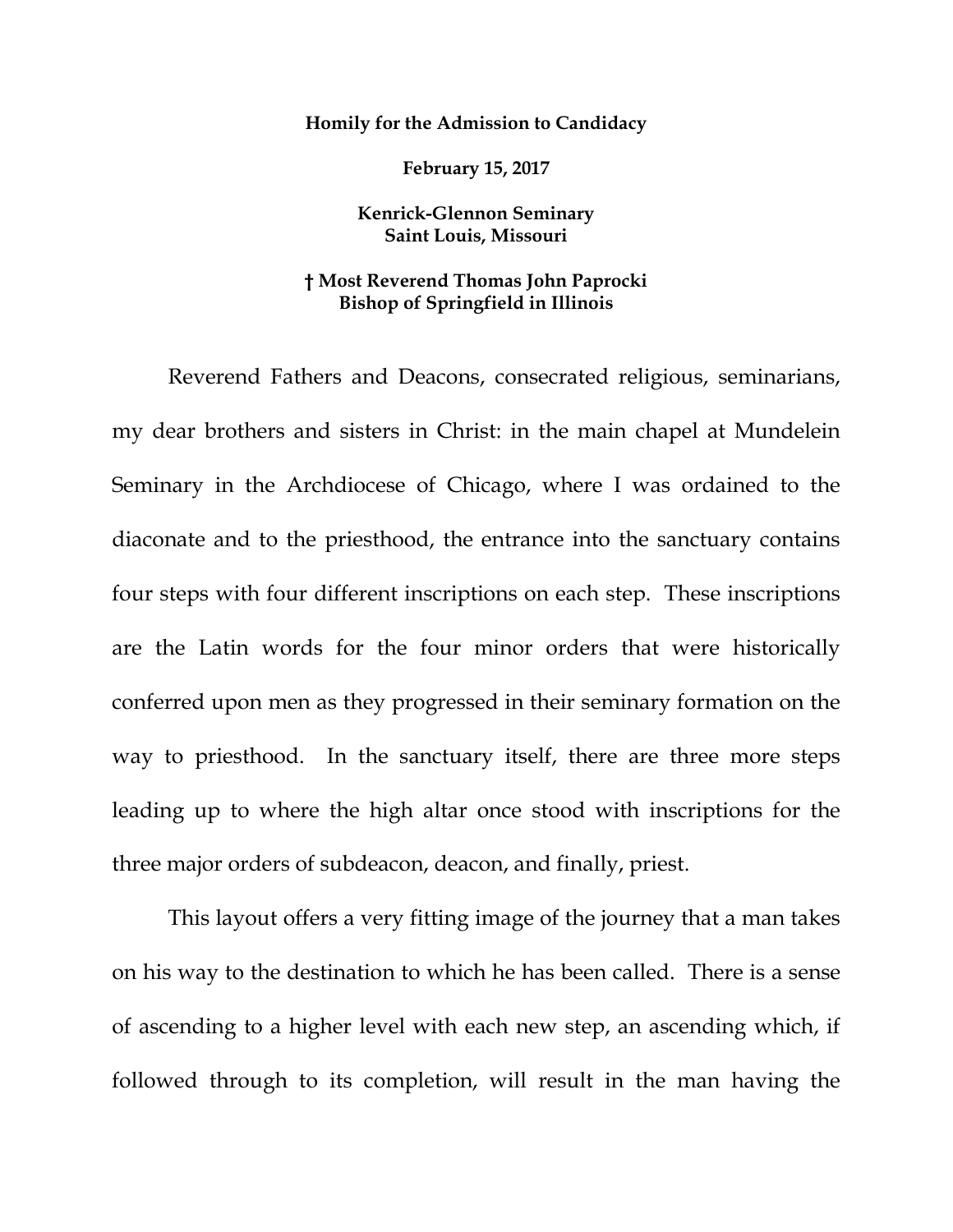supreme privilege of celebrating the most sublime action, that of celebrating the Holy Sacrifice of the Mass. For it is in that sacred action that humanity is united to God through our participation in the saving sacrifice of His Son on the Cross.

We can also say that the man who makes this journey toward the altar also grows in dignity. In our egalitarian society, we tend to shy away from speaking of any person of group of persons as having a greater dignity that another. To do so, specifically in the case of those preparing for, or already in the Sacrament of Holy Orders, is seen by many as a form of clericalism by which one claims a place of higher importance and exhibits an attitude of entitlement and superiority.

As a result of this, speaking of those in holy orders as having a unique and special dignity is often avoided. In its place, many prefer to emphasize the dignity that all the baptized share as sons and daughters of God. This, of course, is a good thing, because it encourages all of the faithful to see that they have a privileged place in the Mystical Body of Christ, one that is to be held in very high esteem.

At the same time, we should not be too quick to see the unique dignity of those in Holy Orders as something from the past and no longer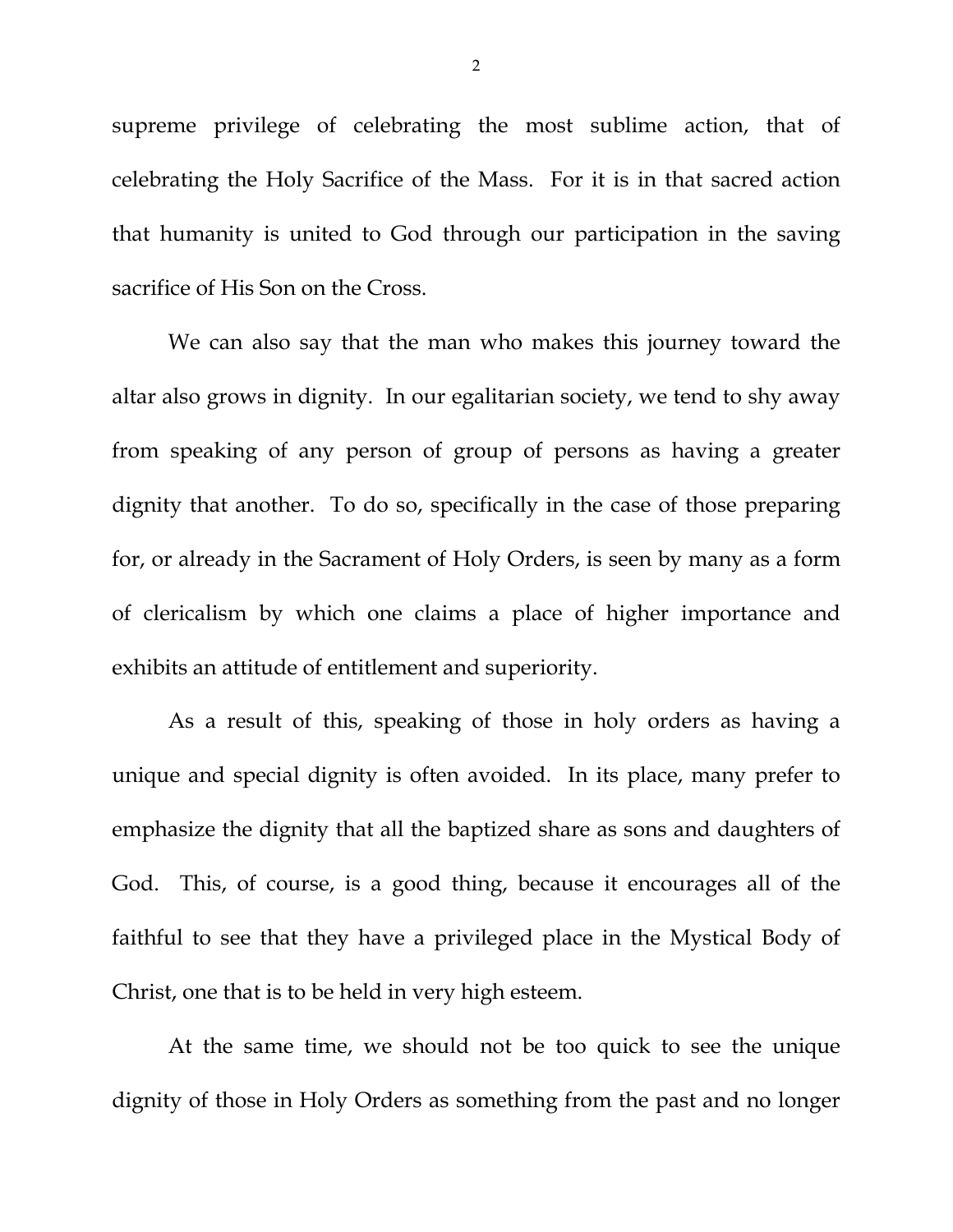relevant in our modern understanding of the Church. Rather, given this understanding, we have the opportunity to clarify what is meant by this dignity and see how it is indeed not opposed to the common dignity of the baptized, but rather, at its service.

First of all, it is important to recognize that, regardless of our particular vocation, our dignity derives not so much from ourselves, but from the one whom we have received, namely, Jesus Christ. The Fathers of the Second Vatican Council state it clearly in this way:

Therefore, the chosen People of God is one: "one Lord, one faith, one baptism" (cf. Eph. 4:5); sharing a common dignity as members from their regeneration in Christ, having the same filial grace and the same vocation to perfection; possessing in common one salvation, one hope and one undivided charity. There is, therefore, in Christ and in the Church no inequality on the basis of race or nationality, social condition or sex, because "there is neither Jew nor Greek: there is neither bond nor free: there is neither male nor female. For you are all 'one' in Christ Jesus" (Gal. 3:28; cf. Col. 3.11).[1](#page-7-0)

The same is true when we consider the unique dignity that belongs to those called to Holy Orders. Their dignity derives not from who they are,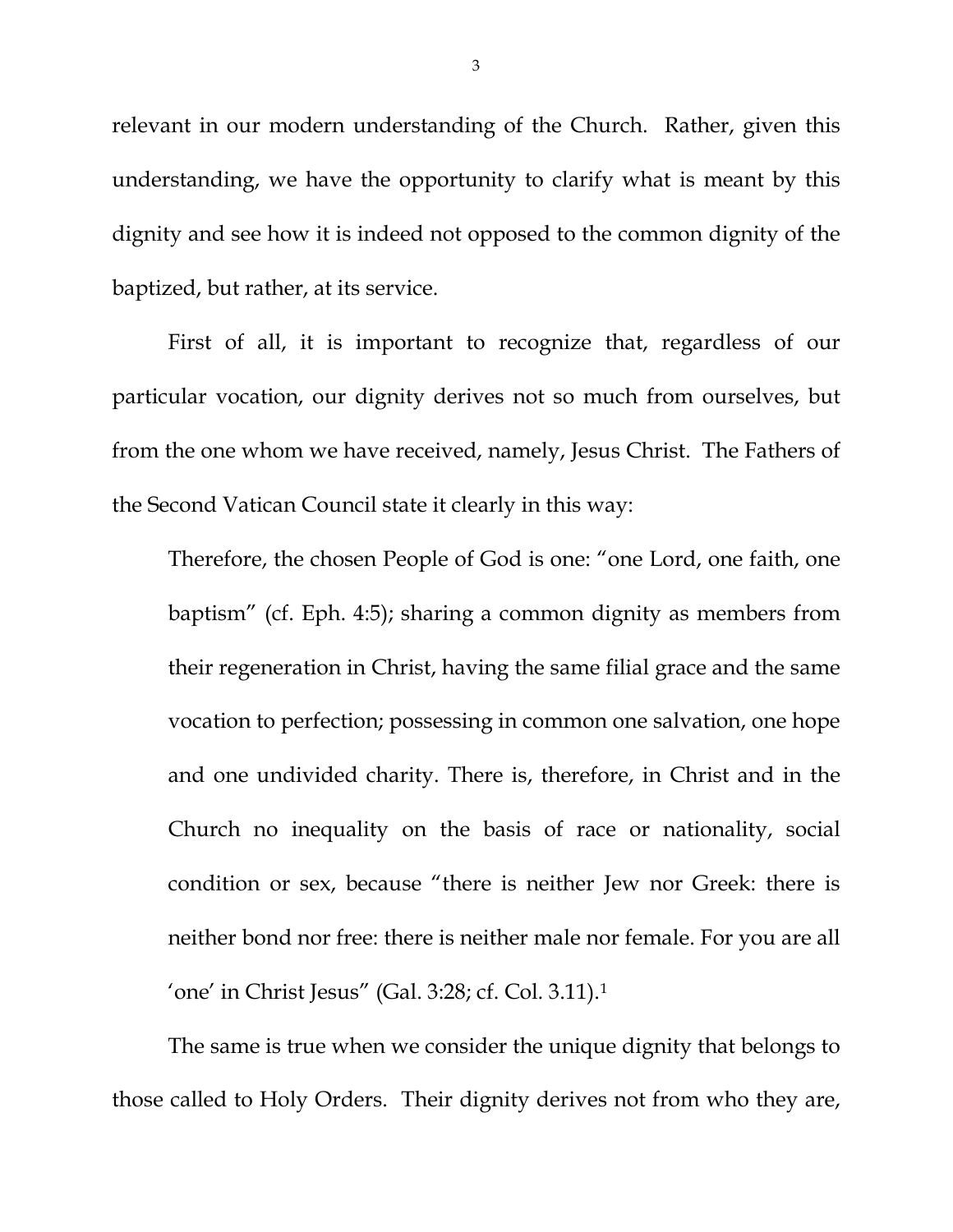but from Christ who has called them to participate in a special way in the continuation of His saving work among men. Through the Sacrament of Holy Orders, priests are "signed with a special character and are conformed to Christ the Priest in such a way that they can act in the person of Christ the Head."[2](#page-7-1) This conformity to Christ brings with it a special relationship by which men are more totally immersed in the life of Christ, so that they can make the words of St. Paul their own: "it is no longer I who live, but Christ who lives in me" (Galatians 2:20). Or, to use a term so often identified with the priesthood, those chosen by the Lord for this vocation are to be an *alter Christus*, another Christ.

Therefore, you who are called to ascend to this position of sacerdotal dignity must make it your constant desire to let your lives be more and more of an imitation of Him with whom you will be united in this great sacrament. This demands that even as you ascend in one sense, you must likewise descend by embracing the path that He took, that of humility, obedience, sacrifice, and service.

For those of you who are to be admitted as Candidates for Holy Orders this evening, even if you have already been in seminary formation for a few years, you are still very much at the beginning of that ascending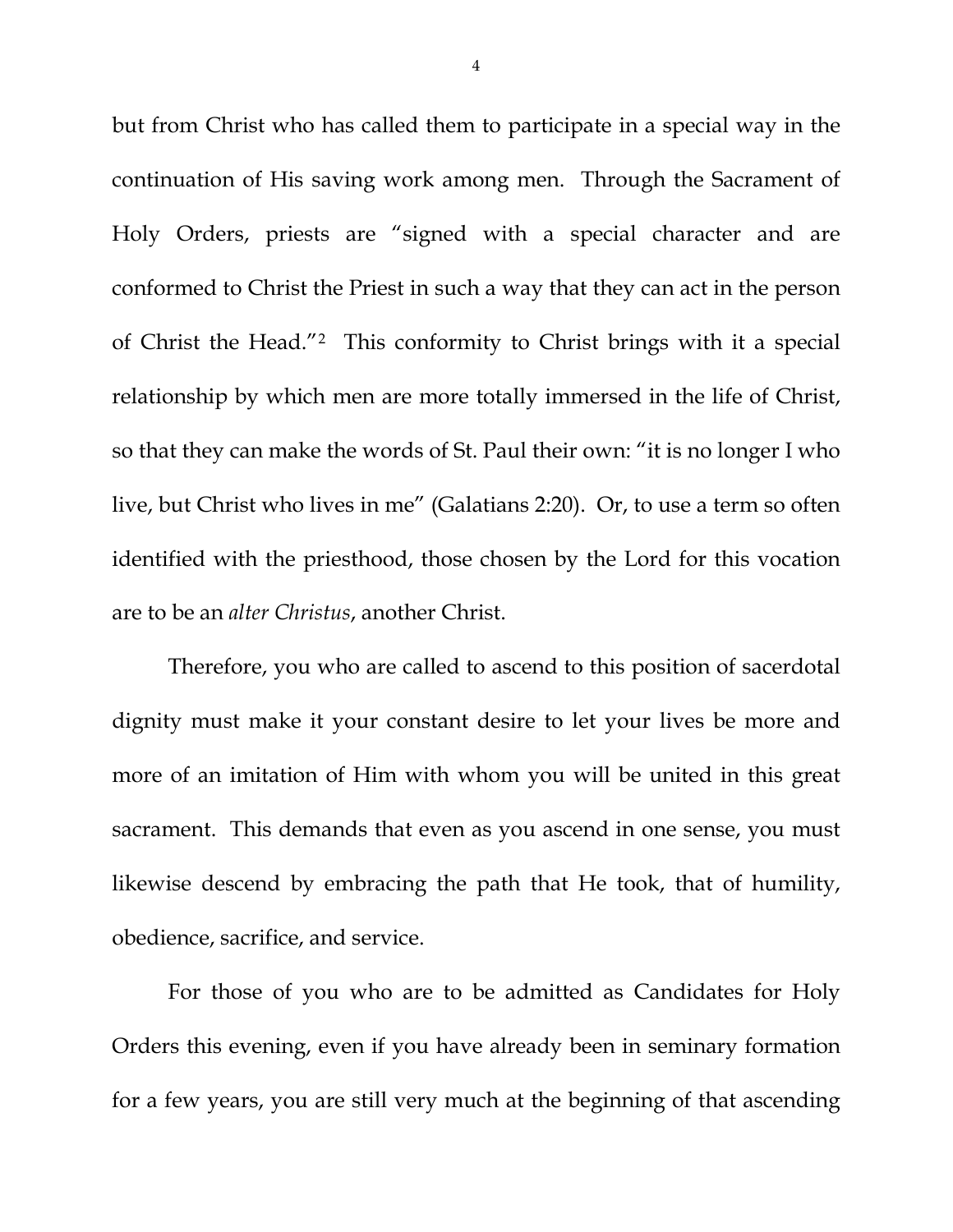which will, God-willing, one day conclude at the altar as a priest. For now, you are declaring, with the Church's witness and consent, that you intend take the next step forward.

Seeing that the final destination of the priesthood is still a way off should not leave you with a lack of urgency, however. The time that lies ahead of you is a very privileged time in which you are urged to grow in the virtues necessary to be a good priest. One such virtue that will be absolutely essential is the virtue of humility, the fostering of which will fix your gaze on Christ and the members of His Mystical Body to whom you will be called to minister. This will ensure that you will truly be formed to be the servant after the likeness of Him who "did not come to be served but to serve and to give his life as a ransom for many" (Matthew 20:28).

When seen from this perspective, we better understand the true meaning of the dignity of the priesthood as a profound expression of humble self-sacrifice at the service of others. When your attention is totally fixed on Christ and the people He has called you to serve, you will not have the time or interest to be concerned with grasping for the honors and privileges that are sometimes sought by those who have been chosen by God to be His ministers. St. Paul's words from the Second Reading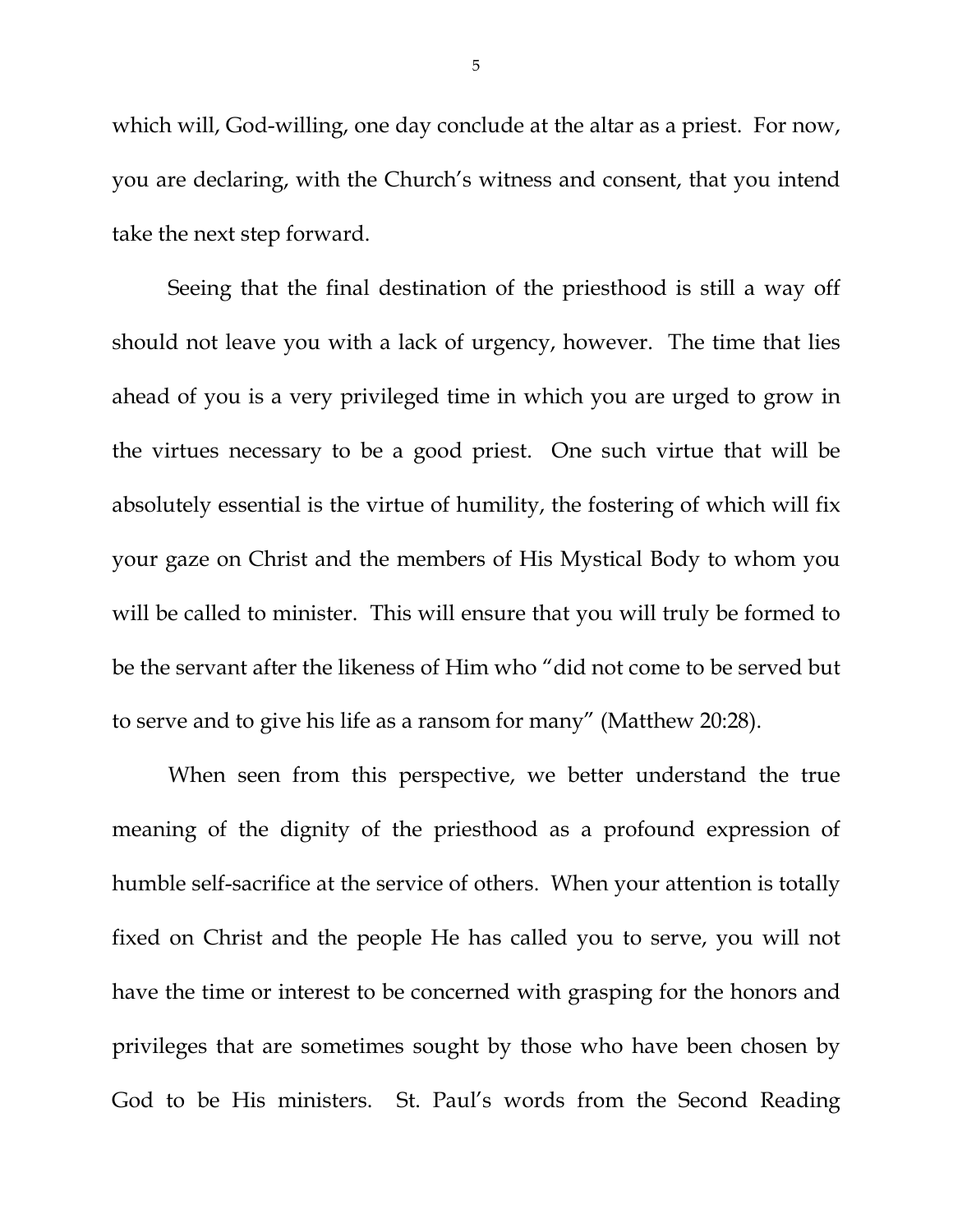summarize this well: "If I preach the gospel, this is no reason for me to boast, for an obligation has been imposed on me, and woe to me if I do not preach it!" (1 Cor. 9:16). Indeed, how sad it will be if you live your vocation without humbly giving yourself completely to the service of the Gospel in word and deed. Yet, what profound joy, peace, and fulfillment will come from the sincere gift of yourself for others.<sup>[3](#page-7-2)</sup>

It should go without saying, but it is worth reminding you of the words of Jesus, who said that "much will be required of the person entrusted with much, and still more will be demanded of the person entrusted with more" (Luke 12:48). The Lord is, of course, very generous in giving you every grace necessary to be good stewards so that the demands of this way of life do not become overwhelming.

Once again, humility is required, like that of Jeremiah in our first reading, who recognized his human limitations in the face of so great a task as being a messenger to the people of God. It was only by God's initiative and blessing that he was able to fulfill his role. So too with the disciples in the Gospel, for their special role of being His closest collaborators in ministry came not from their ability, but by virtue of the fact that the Lord chose them, telling them, "Come after me, and *I* will make you fishers of

6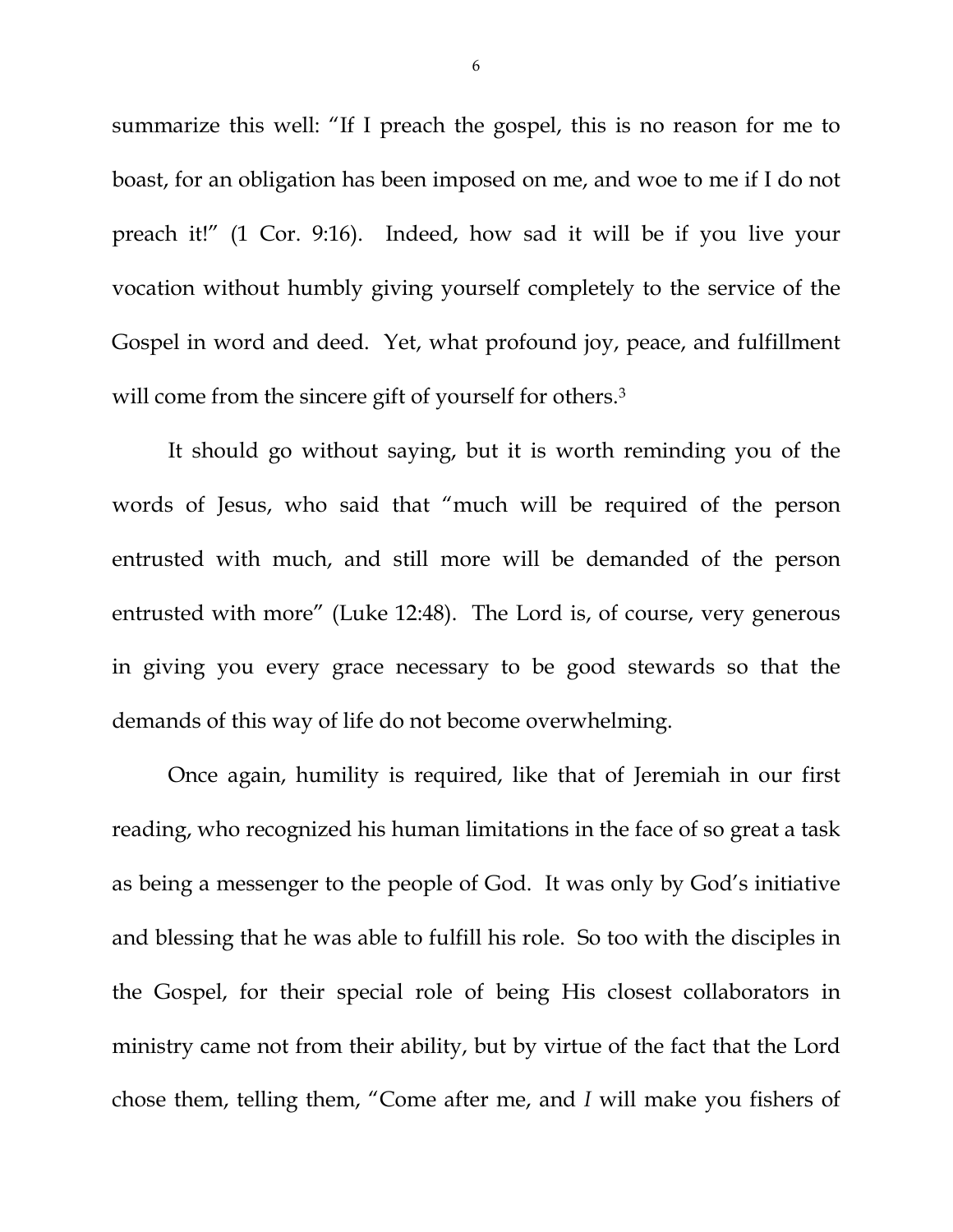men (Mark 1:17).

You, too, must humbly recognize that your effectiveness is not based on your own competency and ability, but upon that fact that He has chosen you that He will grant you every necessary grace, for as He reminds you: "without me, you can do nothing" (John 15:5). At the same time, you can take great confidence repeating the words of St. Paul, who said: "I can do all things in him who strengthens me" (Phil. 4:13 RSV).

It is through an intense experience of union with Christ through prayer that this virtue of humility will take root in your souls and grow. You must, therefore, make an even greater commitment to taking on the mind and heart of Christ by taking very seriously the development and growth of your spiritual life.

In a culture so obsessed with efficiency and getting things done, it can be easy to fall into the trap of justifying the substitution of your time of prayer for the various apostolic works and other activities that make such demands on our time. Do not fall victim to that temptation, for if you do, you would quickly become a mere functionary whose spiritual vehicle will always be running on fumes. If you operate for too long in this way, you risk succumbing to a burn out which will render you incapable of